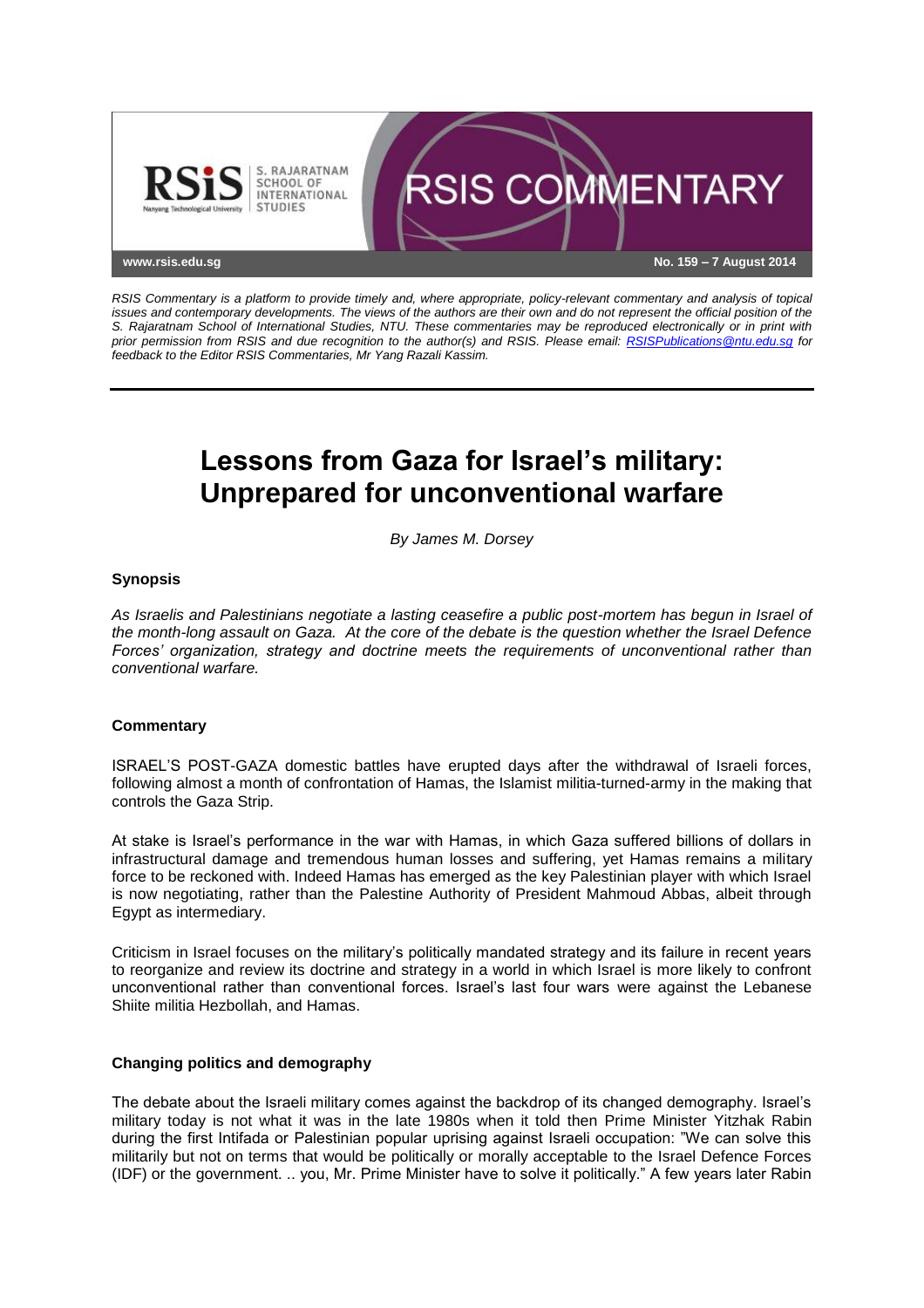engaged in the failed Oslo peace process with Yasser Arafat's Palestine Liberation Organization (PLO).

Nor is the Israeli government similar to that of Rabin. The government of Prime Minister Benyamin Netanyahu in the first week of the assault on Gaza apparently turned down a proposal to conduct lightning strikes inside Gaza that would have destroyed Hamas' command and control centres and other military infrastructure. It also refused to entertain a proposal for a full re-occupation of the Gaza Strip. *Debkafile*, a news website with close ties to the military and Israeli intelligence, suggested that had Israel opted for lightning strikes "at an early stage in the conflict, instead of ten days of air strikes, it might have saved heavy Palestinian losses and property devastation, the extent of which troubles most Israelis too."

# **Too fat to enter a tunnel**

Israel's liberal *Ha'aretz* newspaper added in an editorial: When you're too heavy, big or bloated, it's hard to move, run or even bend down. Your arm is so fat it can't reach into a tunnel. It gets stuck and you stand there helplessly. That's precisely the situation with the Israel Defence Forces. It's a King Kong of an army — big and cumbersome; every move unintentionally knocks down a house, bridge or UN school in Gaza... The top brass has forgotten that line in the Book of Proverbs: 'with wise advice thou shalt make thy war.'

With analysts predicting increased differences between the military and Israel's political leadership in the wake of the Gaza war, both entities are coping with very different political and demographic constituencies. Israel's right-wing has moved further to the right forcing Netanyahu to fend off pressure from coalition partners like Foreign Minister Avigdor Lieberman whose Yisrael Beytenu (Israel is our Home) Party that ended its alliance with the prime minister's Likud early in the war, and economy minister Naftali Bennett's Habait Hayehudi (The Jewish Home) Party both advocated reoccupation.

Similarly, religious and conservative forces have become more prominent in the Israeli military. The commander of Israel's elite infantry Golani Brigade Col. Ofer Winter, that suffered high casualties in the last month, declared holy war on the Palestinians in a message to his troops at the beginning of the Gaza war that went on to say: "The Lord God of Israel, make our way successful. … We're going to war for your people Israel against an enemy that defames you."

### **Winning decisively**

Calls for a reorganization of the Israeli military including a review of its strategy and doctrine are fuelled by the fact that military intelligence struggled to cope with Hamas' ability to quickly change tactics and strategy; faulty analysis that predicted that Hamas would quickly sue for a ceasefire; gaps in intelligence about where Hamas leaders were hiding and where the group had stored its rockets arsenal; a political failure to assess the strategic importance of the tunnels, including the fact that some of them ended on the Israeli side of the border forcing the military to change the focus of its operation; and underestimation of the enemy demonstrated by the use on several occasions of old M113 personnel carriers with inferior armour, and vehicles that had not been reinforced, at times a lack of body armour and radio communications, and the deployment of some troops that had no combat experience.

Said Amos Harel, one of Israel's most respected military commentators: "These phenomena show that the IDF, especially the ground forces, needs to think hard and plan anew. Israel's technically advanced forces found an enemy playing in a different field, thus eroding its advantages. The Israel Air Force, with the assistance of MI (military intelligence) and the Shin Bet (Israel's internal security service), can strike its targets with great precision. But against Hamas or Hezbollah, this may not be enough to win decisively… If the IDF wants to preserve its ability to win using manoeuvres, quite extensive changes must be considered."